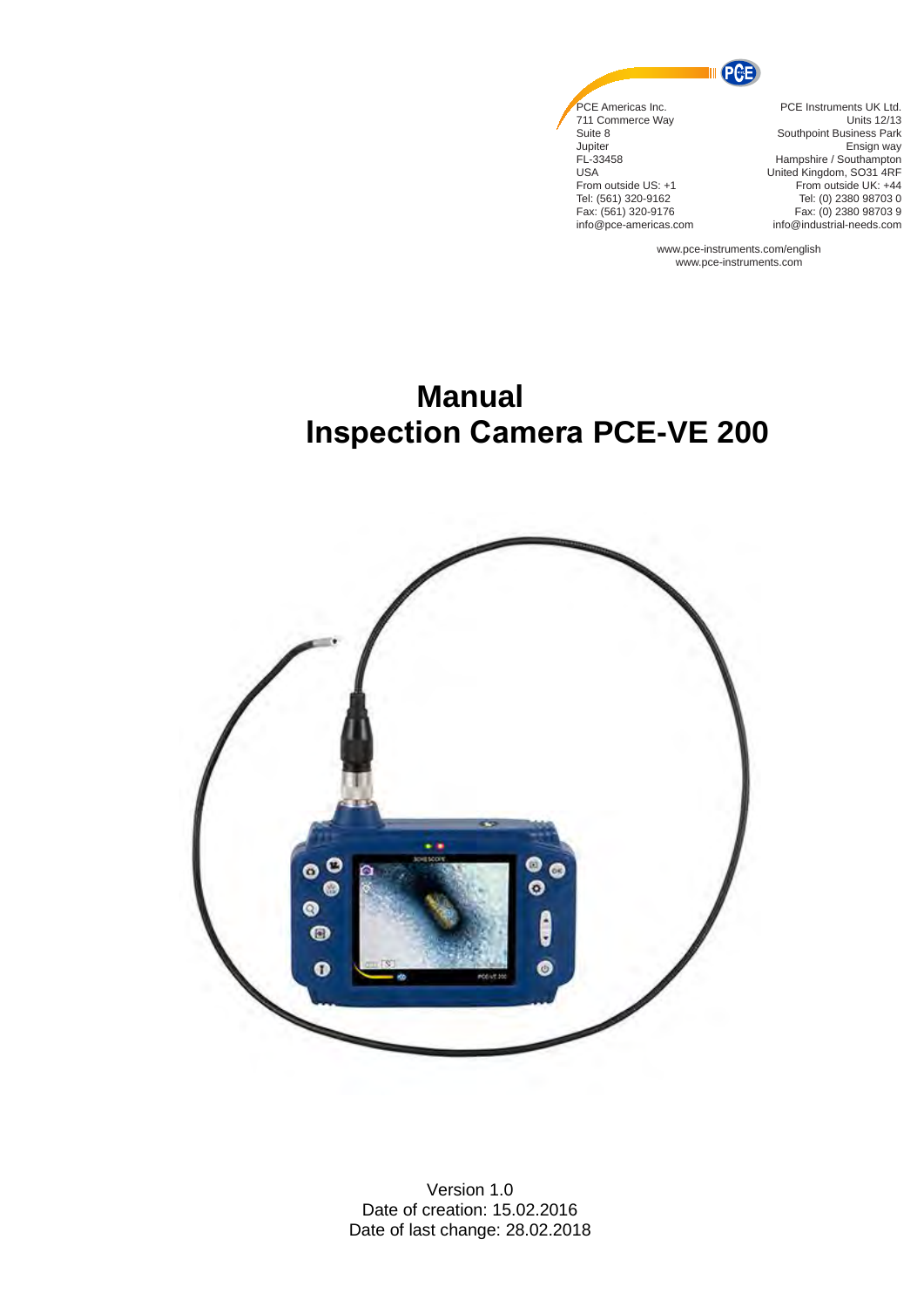# **Contents**

| 8 |  |
|---|--|
|   |  |
|   |  |

# <span id="page-1-0"></span>**1 Introduction**

Thank you for purchasing a PCE-VE 200 from PCE Instruments.

This video endoscope is a useful tool for professionals for the non-destructive inspection of areas which are difficult to access. It can be used in automotive repair, in the construction industry, in restoration, plumbing, in HVAC/R inspection, etc.

# <span id="page-1-1"></span>**2 Safety notes**

Please read this manual carefully and completely before you use the device for the first time. The device may only be used by qualified personnel and repaired by PCE Instruments personnel. There is no warranty of damages or injuries caused by non-observance of the manual.

- The device may only be used in the approved temperature range.
- The case should only be opened by qualified personnel of PCE Instruments.
- The instrument should never be placed with the user interface facing an object (e. g. keyboard side on a table).
- You must not make any technical changes to the device.
- The appliance should only be cleaned with a damp cloth / use only pH-neutral cleaner.
- Please keep the device clean, try to avoid direct contact with water, oil and other materials that can cause corrosion.
- Do not overbend the probe.
- Charge only with the original mains adaptor / USB cable.
- Please note that the borescope is not intended for medical use.

Battery:

- Do not overcharge the battery in order not to reduce the battery life.
- Remove the battery whenever the device will not be used for a longer period of time.
- After battery leakage, unscrew the battery compartment cover and replace the battery by a new one. Make sure that the polarity is correct. Attach the battery compartment cover again and tighten the screw.

This user's handbook is published by PCE Instruments without any guarantee.

We expressly point to our general guarantee terms which can be found in our general terms of business.

If you have any questions, please contact PCE Instruments.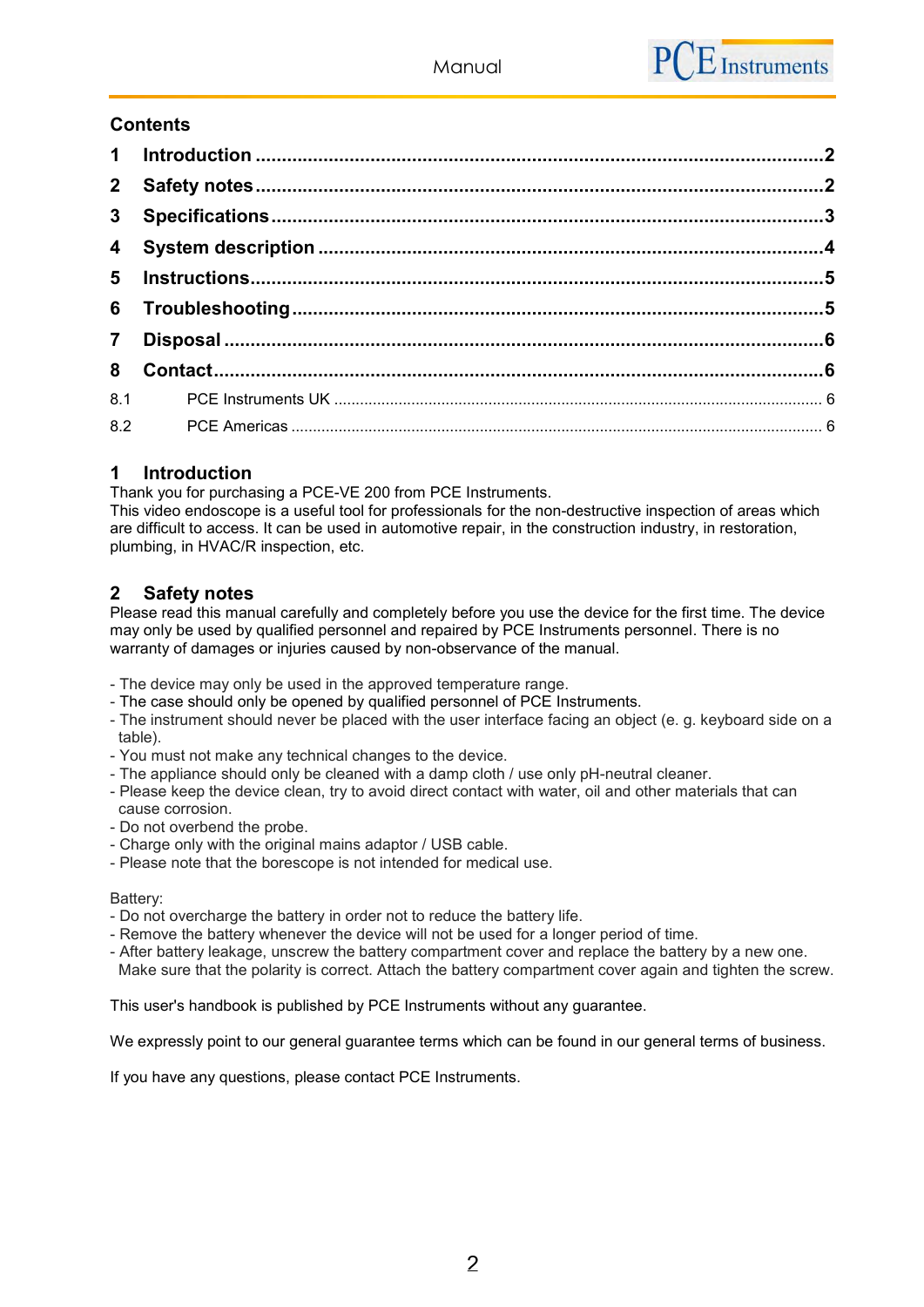

# <span id="page-2-0"></span>**3 Specifications**

| <b>Console</b>      |                                              |
|---------------------|----------------------------------------------|
| Display             | 3.5" TFT LCD                                 |
| Video resolution    | AVI (640 x 480)                              |
| Image resolution    | JPEG (1600 x 1200)                           |
| Image rotation      | 180 ° rotation / mirror image                |
| Freeze frame        | Possible                                     |
| Zoom                | 4 x variable digital zoom                    |
| Menu languages      | English, Simplified Chinese, French, German, |
|                     | Spanish, Japanese, Russian                   |
| Interface           | Micro USB 2.0 / TV out / card slot           |
| TV out              | <b>PAL</b>                                   |
| Memory              | Micro SD card                                |
| Power supply        | 18650 Li-Ion battery (2600 mAh)              |
| <b>Battery life</b> | Typically 5 h                                |

#### **Insertion probe**

| Diameter of camera head            | $4.5$ mm             |
|------------------------------------|----------------------|
| <b>CMOS</b> sensor                 | 1/8" CMOS chip       |
| Camera resolution                  | 640 x 480 px         |
| Camera illumination                | intensity adjustment |
|                                    | 6 white LEDs         |
| Brightness level manual adjustment | possible             |
| Field of View (FOV)                | 90 $^{\circ}$        |
| Camera depth of field              | 15  100 mm           |
| Probe length                       | 1 m                  |
| Probe material                     | Flexible soft metal  |

## **Insertion probe further versions**

|                 | PCE-VE $200 - S$ | <b>PCE-VE 200 -S3</b> | <b>PCE-VE 200-SV1</b> | <b>PCE-VE 200-SV3</b> |
|-----------------|------------------|-----------------------|-----------------------|-----------------------|
| Cable length    | m                | 3 m                   | m                     | 3 m                   |
| <b>Diameter</b> | mm               | mm                    | $9 \text{ mm}$        | 9 mm                  |
| Camera          | Front            | Front                 | Front / side          | Front / side          |

\* To switch the camera from front to side, use the control handle at the camera cable.

## **Environmental conditions**

|                       | Probe     | In air: -10  50 °C                                      |  |
|-----------------------|-----------|---------------------------------------------------------|--|
| Operating temperature |           | In water: $550$ °C                                      |  |
|                       | Console   | In air: -10 $\dots$ 50 °C                               |  |
| Relative humidity     | All parts | 1590%                                                   |  |
| Liquid resistance     | All parts | Machine oil, light oil or 5 % saline solution           |  |
|                       | Probe     | Water, oil and dust, in line with protection class IP67 |  |
| Ingress protection    | Console   | Blowing rain (battery compartment must be closed)       |  |
|                       |           | Not under water                                         |  |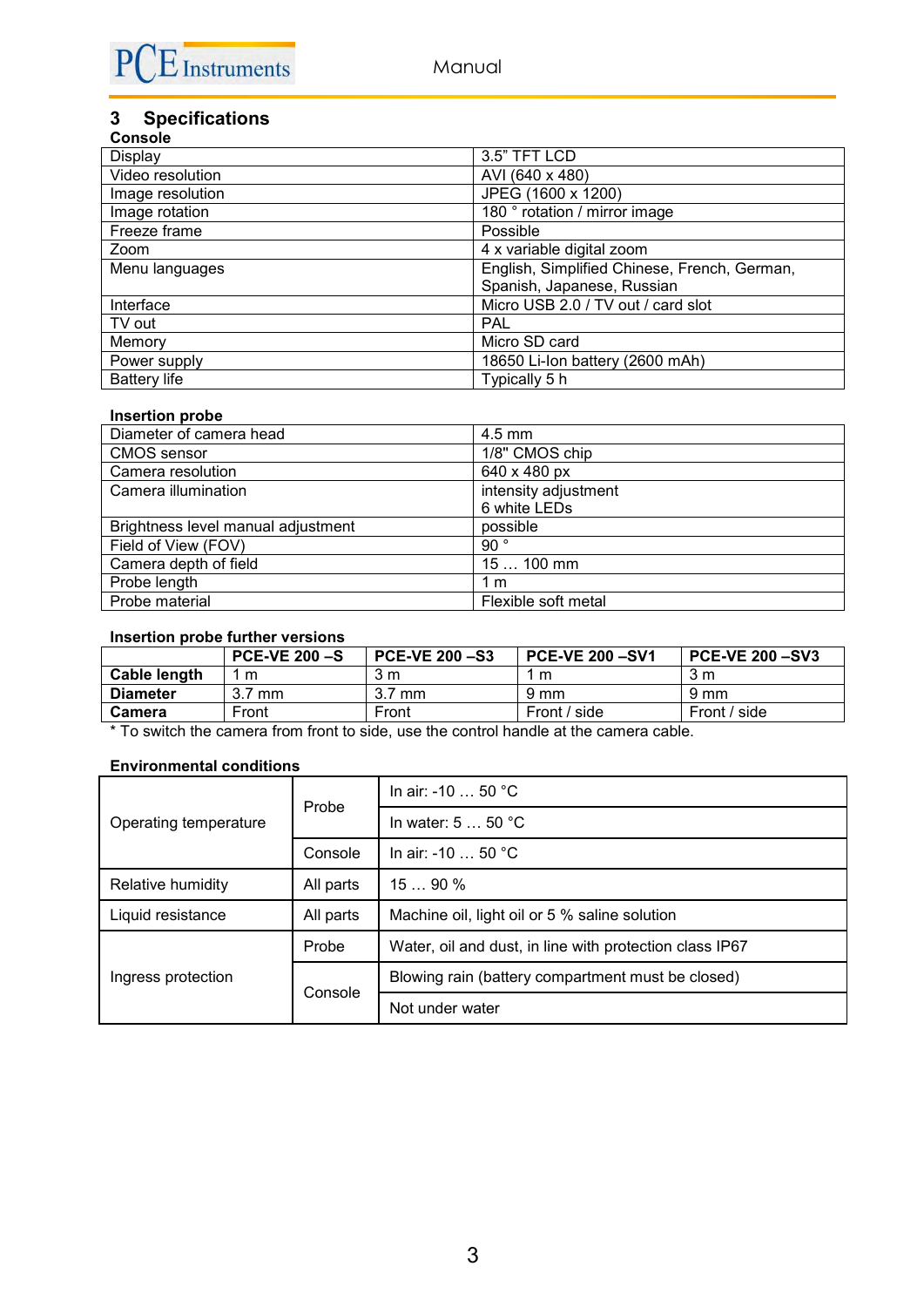# <span id="page-3-0"></span>**4 System description**



- 1 Power on / off<br>2 Down / image 2 Down / image rotation<br>3 Up 3 Up 4 Setting<br>5 OK 5 OK<br>6 Pre<br>7 Vide 6 Preview / playback
- 7 Video recording
- 8 Photo taking<br>9 LED at tip of 9 LED at tip of cable<br>10 Zoom
- 
- 10 Zoom<br>11 Frame
- 11 Frame freeze<br>12 LED at consol
- 12 LED at console<br>13 Tripod thread
- 13 Tripod thread<br>14 Battery cover 14 Battery cover screw<br>15 Probe
- 15 Probe<sup>1</sup><br>16 Startuj
- 16 Startup / shutdown indicator<br>17 Charging indicator
- 17 Charging indicator<br>18 Micro SD card slot
- 18 Micro SD card slot<br>19 TV out
- 19 TV out<br>20 Micro I
- 20 Micro USB interface<br>21 Reset
- **Reset**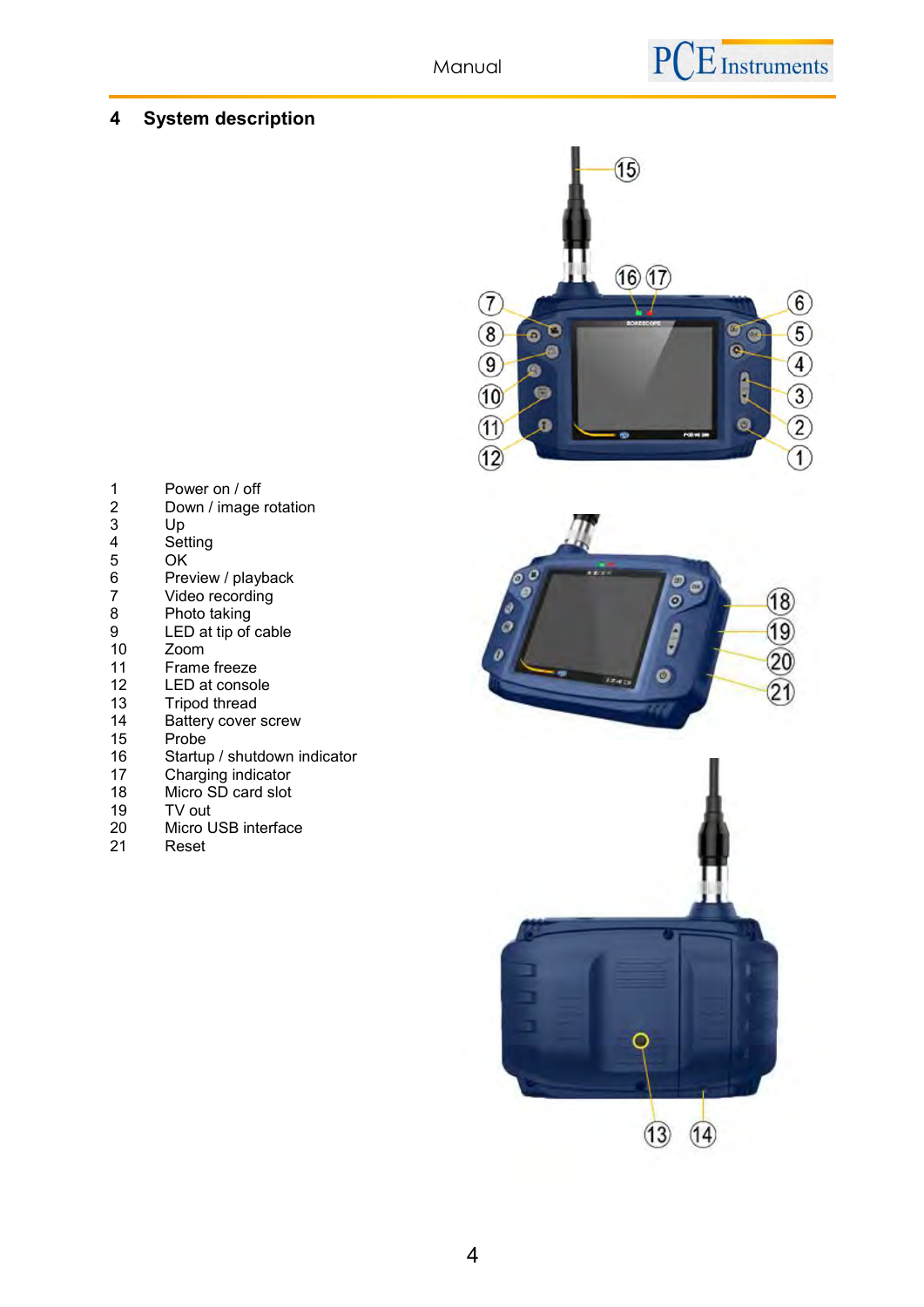# <span id="page-4-0"></span>**5 Instructions**

## **How to insert the micro SD card**

- Remove the dust cover at the right side and insert the micro SD card.
- Please use a C4 micro SD card or above and make sure you format the card before use. To do so, connect the device with a computer or laptop, using the USB cable that comes with the device. Alternatively, you can format the SD card directly via the console, using the menu item for file management, see below.

#### **How to switch the borescope on / off**

To turn the endoscope on / off, push and hold the Power on / off button for 2 seconds.

#### **How to take pictures and record videos**

- To take a picture, push the photo button. The images will be saved to the micro SD card as DCIM files.
- To record a video, push the video button. To finish video recording, push the button again. The videos will be saved to the micro SD card as DCIM files.

#### **Additional buttons**

- LED button cable tip:
- for adjustment of camera cable illumination (off / level 1 / level 2 / level 3)
- Zoom button:
- for zooming  $(x 2 / x 3 / x 4)$
- LED button console (torch function):

for illumination of the environment under inspection (off / level 1 / level 2 / level 3)

#### **Settings**

When you push the Setting button, you can set the language, date and time, and auto power off (Power Save). You can navigate through the different setting options using the arrow keys. You will find some more specific instructions on the display.

#### **File management**

Push the Playback button. Then push the Setting button to enter the file management screen where you can enter the following options using the arrow keys:

Lock to protect image or video from unintended deletion

Delete to delete the image or video

Format to format the SD card (all saved data will be lost)

To execute these functions, please refer to the instructions in the display.

## **Charging**

Charging via a 230 V outlet:

- Use the included mains adaptor / USB cable and connect it to a power outlet Charging per USB

- Use the USB cable and connect it to a computer or power bank.

- The charging indicator will be red during charging. When charging via USB, the indicator will go off when the battery is fully charged.

# <span id="page-4-1"></span>**6 Troubleshooting**

| <b>Problem</b>                                   | <b>Solution</b>                                                        |
|--------------------------------------------------|------------------------------------------------------------------------|
| No image on LCD after powered on                 | Connect the mains adaptor to the borescope to<br>activate the battery. |
| No image but words on LCD after powered on       | Remove the probe and insert it again.                                  |
| No pictures / videos can be taken / recorded and | Insert a micro SD card.                                                |
| settings are not accepted                        |                                                                        |
| Display keeps indicating "Please format the SD   | Insert another SD card with better quality.                            |
| card"                                            |                                                                        |
| Device crashed                                   | Reset the device and power on again.                                   |